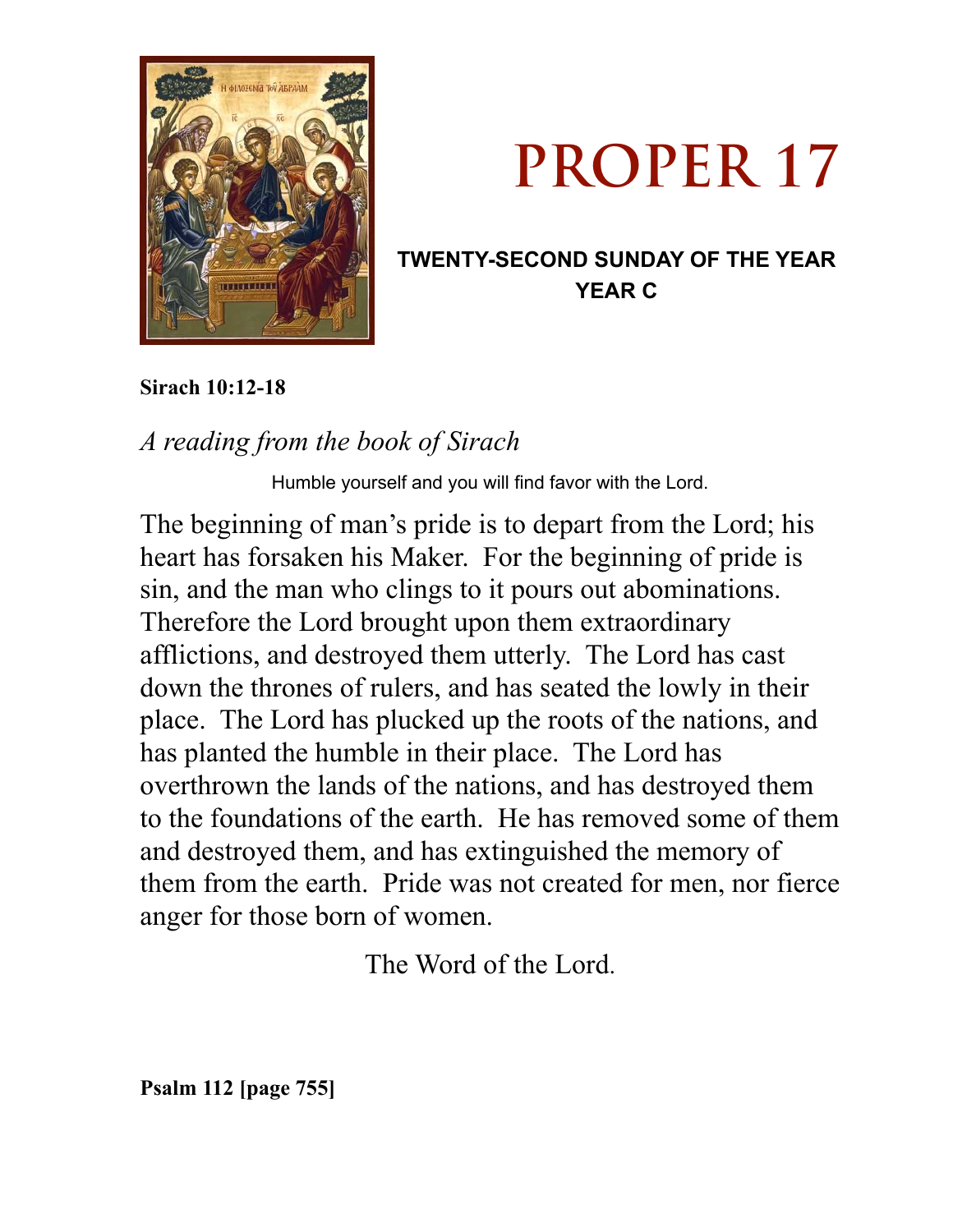#### **Hebrews 13:1-8,15-16**

### *A reading from the letter to the Hebrews*

Jesus Christ is the same today as yesterday and as He will be for ever.

Let brotherly love continue. Do not neglect to show hospitality to strangers, for thereby some have entertained angels unawares. Remember those who are in prison, as though in prison with them; and those who are ill-treated, since you also are in the body. Let marriage be held in honor among all, and let the marriage bed be undefiled; for God will judge the immoral and adulterous. Keep your life free from love of money, and be content with what you have; for he has said, "I will never fail you nor forsake you." Hence we can confidently say, "The Lord is my helper, I will not be afraid; what can man do to me?" Remember your leaders, those who spoke to you the word of God; consider the outcome of their life, and imitate their faith. Jesus Christ is the same yesterday and today and for ever. Through him then let us continually offer up a sacrifice of praise to God, that is, the fruit of lips that acknowledge his name. Do not neglect to do good and to share what you have, for such sacrifices are pleasing to God.

The Word of the Lord.